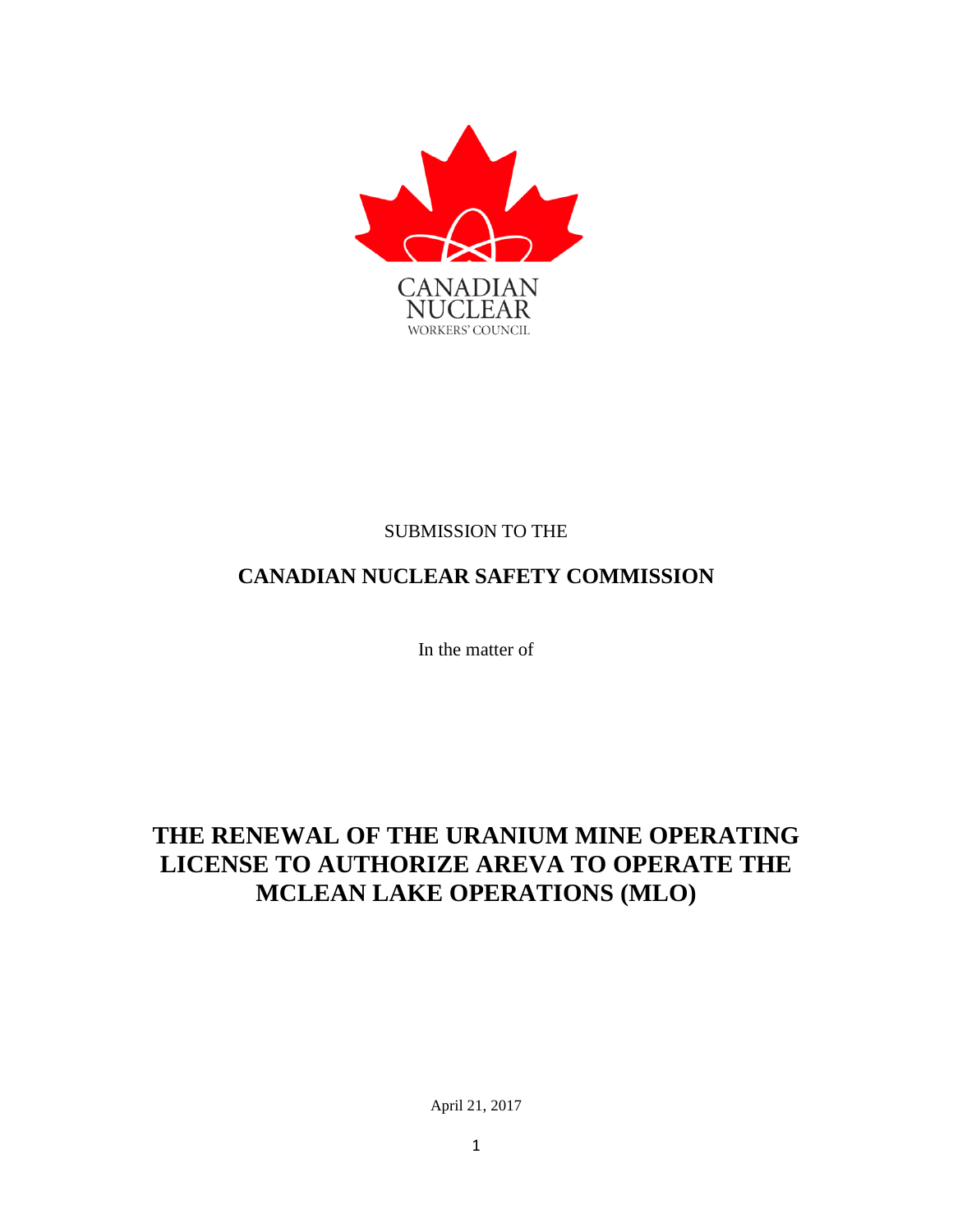The Canadian Nuclear Workers Council (CNWC) is the collective voice of organized labour in Canada's Nuclear Industries.

Our member Unions are located in Saskatchewan, Manitoba, Ontario, and New Brunswick. A list of our member unions is attached as Appendix A

The Union, UNIFOR 48S, at Areva Resources Canada Inc's McLean Lake Operation is a long time member pf the CNWC.

The CNWC has reviewed the information provided by the licensee, AREVA Resources Inc as well as the CNSC Staff's report. The CNWC will comment on the following areas of the license application:

- **Conventional Health & Safety**
- **- Radiation Protection**
- **- Environmental Protection**
- **- License Term**
- **- General Comments & Conclusions**

### **Conventional Health & Safety**

Unions always place the Health & Safety of their members very high on their agendas. A Unionized workplace is a safer workplace compared to a nonunionized work site.

As reported by the CNSC Staff Report and AEVA's Application there is a very active worker health and safety program at the McLean lake Mill. This has also been confirmed to the CNWC by our member Union at the site.

The onsite Union, UNIFOR 48S, has the full support of their National Union, UNIFOR, in regards to Health & Safety. UNIFOR has a large Health & Safety department to assist their local Unions when assistance is required.

UNIFOR 48S, as a member of the CNSC also has access to other Unions in the Nuclear Industry for advice on safety issues.

A safe work site for workers results in safety for the community.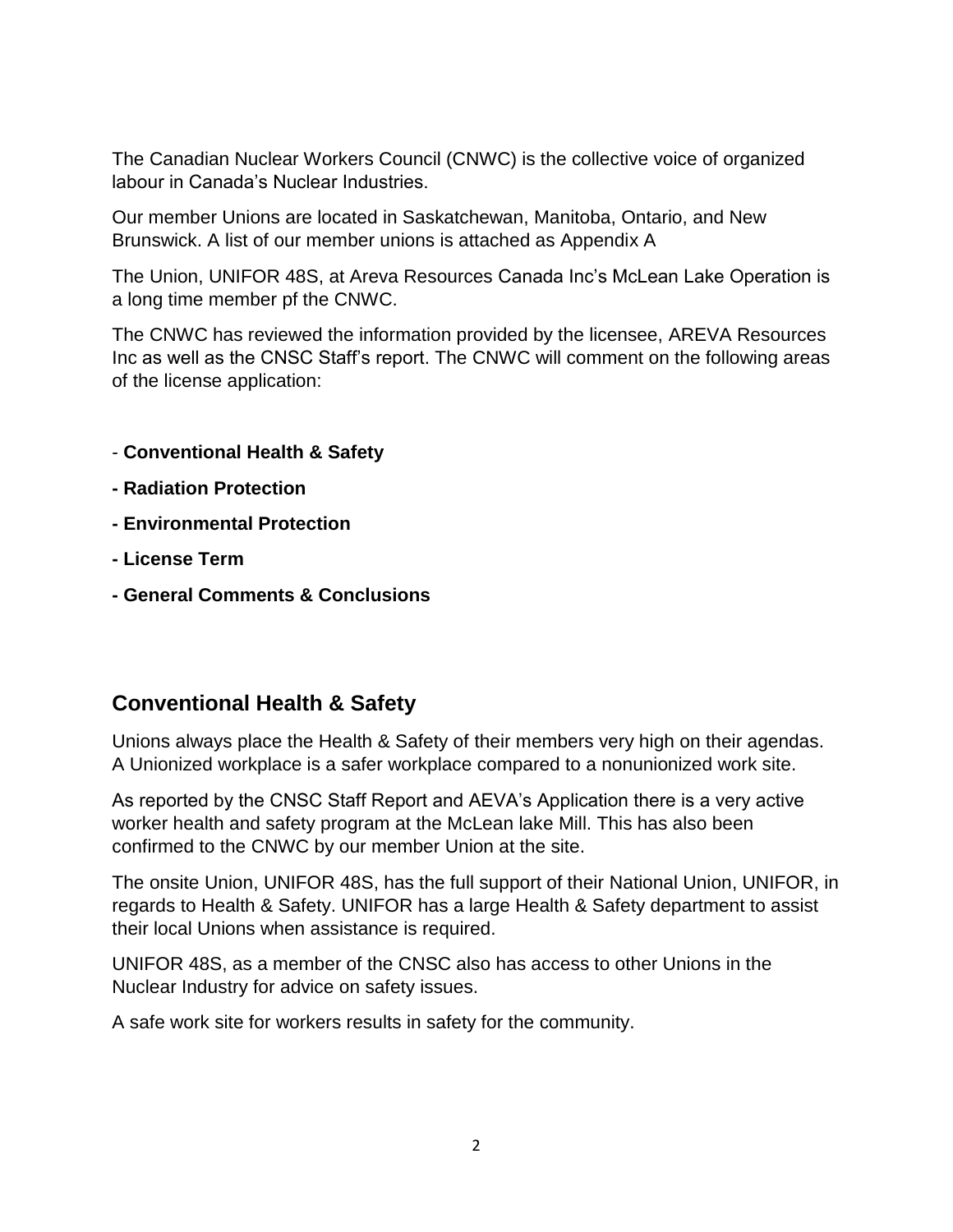#### **Radiation Protection**

The onsite Union is fully engaged with their Employer with the radiation Protection Programs. The ALARA principle is very effective at the work site as can be seen on the Dose Charts contained in the CNSC Staff's Report.

## **Environmental Protection**

Environmental concerns are very important to the workers at MLO. Their local Union as well as their National Union, UNIFOR, are very active in environmental issues.

Many of the workers at MLO reside in communities in the vicinity of the site and are very environmental conscious. Any environmental issues that have the potential or may arise would have the attention of these workers. The Commission and the public can be assured that these workers will definitely bring any environmental concerns to their Union or to their Employer or both immediately.

## **License Term**

The CNWC has some concerns with a 12 year license. It appears that license terms have been steadily increasing. It was not long ago that 2 -3 year licenses were the norm. Then they went to 5 years and now 10 years appear to be the normal. Is twelve years the next target for licensees?

Our organization was originally opposed to longer licenses unless there was a midterm review. Now we have been in agreement with extended license periods as there is a CNSC Oversight report.

We do understand the situation for a 12 year license for the MLO for this license renewal.

Longer license terms are viewed by some as reducing the transparency of the industry. We suggest that some discussion is required as to where the cut off for the increasing license terms will be.

# **General Comments**

Many CNWC delegates have toured the MLO over the years and have been very impressed with the worker safety and environmental programs at the site. These representative are nuclear workers from other nuclear Worksites across Canada and therefore are familiar with what safety and environmental programs should contain.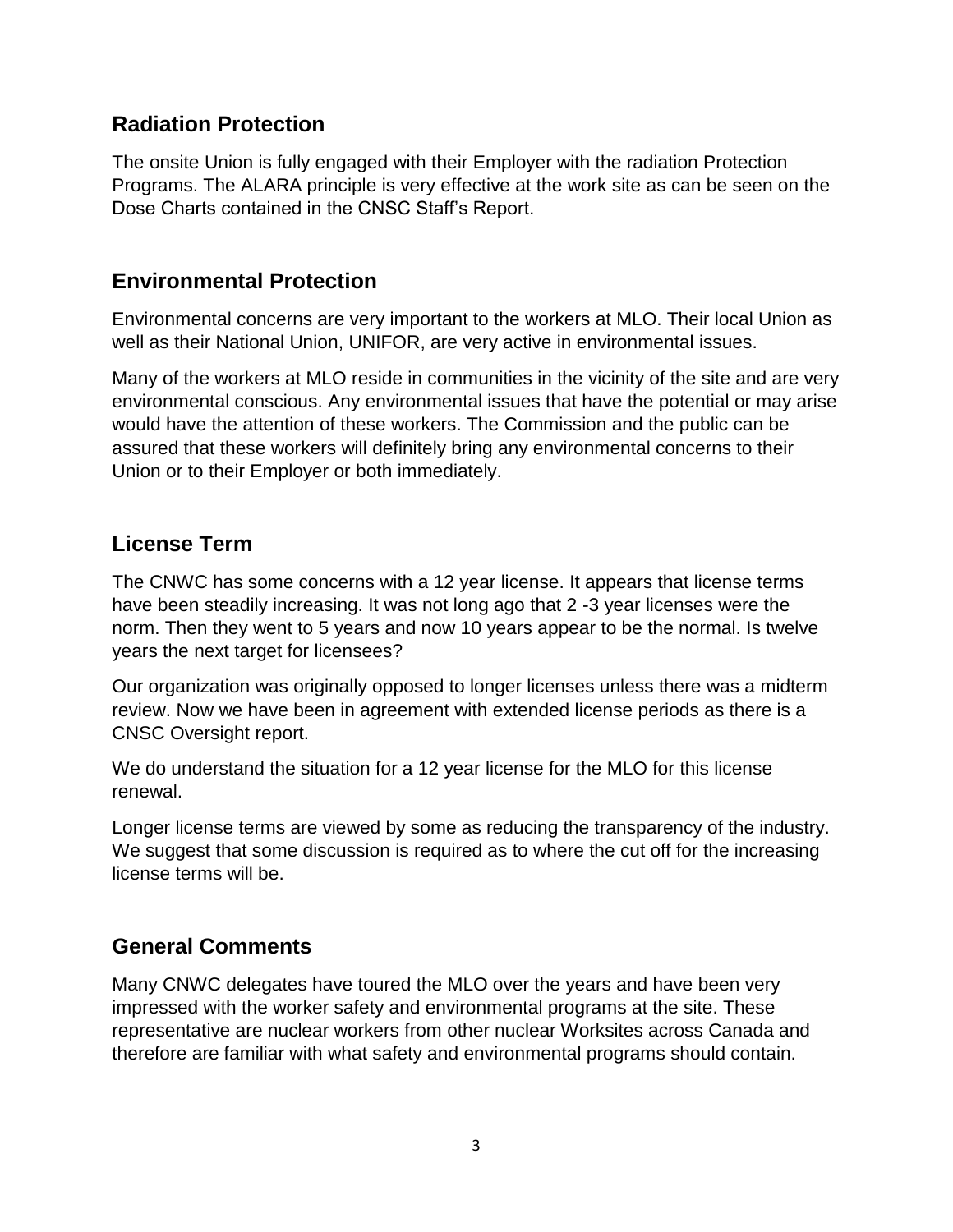Many representatives from UNIFOR 48S have attended the CNWC annual Conferences. At these conferences they provide and answer questions about the MLO. This event also provides them the opportunity to tour other nuclear facilities and to also discuss Health & Safety and other similar issues with their colleagues in the Nuclear Industry.

The MLO worksite provides good jobs for the northern Saskatchewan region as well as to other areas of the province. This is good for the economy as well as the population.

### **Conclusions**

The Public and the Commission can be assured that the onsite Union, UNIFOR 48S and the CNWC will raise any worker or public safety concerns as well as any potential environmental issues to the Employer or if necessary to the CNSC.

The CNWC supports AREVA's Application for the license renewal of the MLO and the CNSC's Staff report (except where noted above in regards to the term of the license).

#### **Respectfully Submitted**

**David Shier -CNWC National Director**